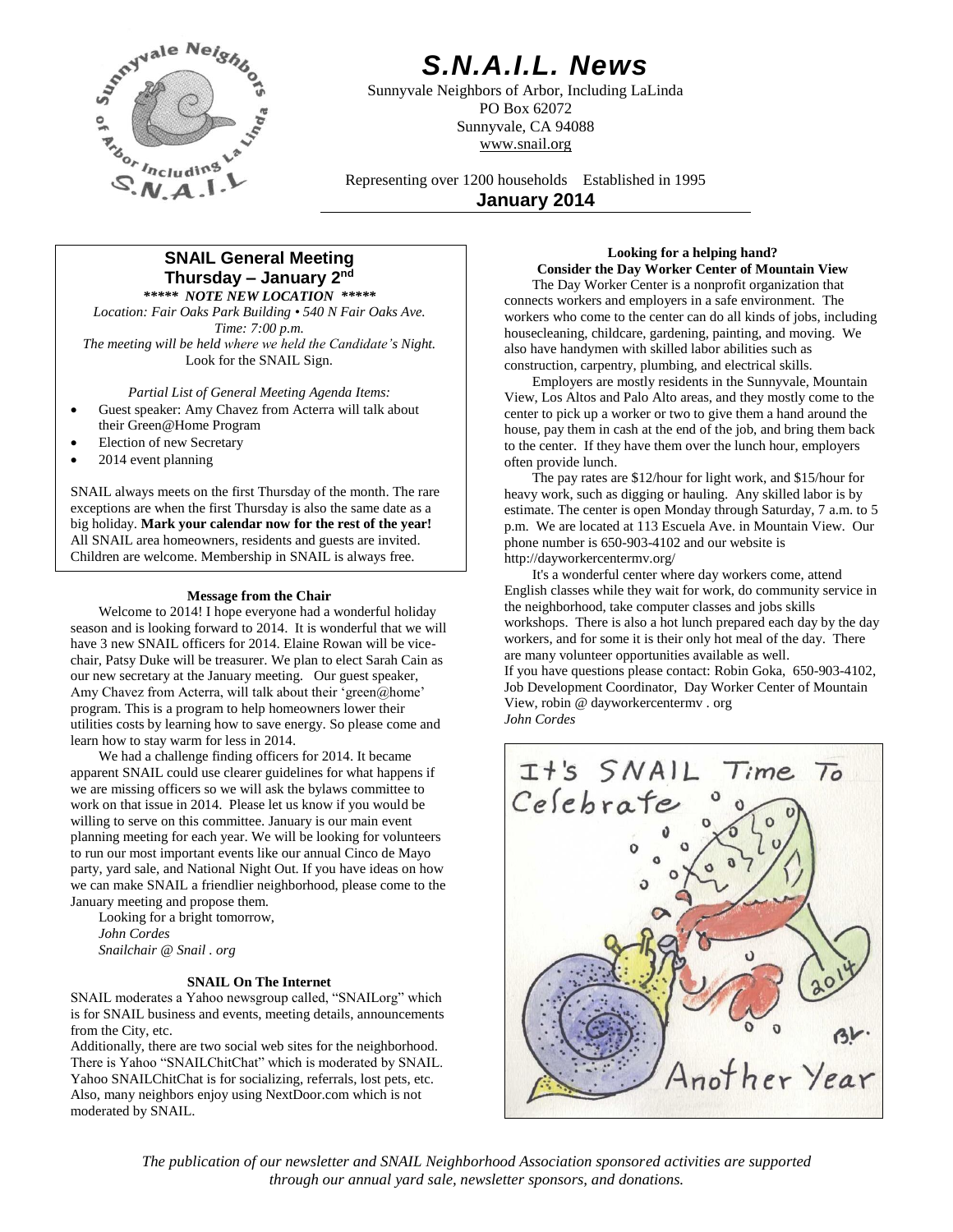## **Brief Summary of December Meeting Minutes**

- Discussion about SNAIL running estate sale for Jeannie Biddle's family.
- Guest Speaker: Carolyn Lutticken discussed Covered California health insurance.
- Postponed Elections: Elaine Rowan was elected Vice Chair. Patsy Duke was elected Treasurer. Jim Quaderer was elected interim Secretary until Sarah Cain is eligible to run for office in January.
- Discussed taking SNAIL on-line instead of having meetings. Will do further research.
- Mathilda Development Committee: Discussed new developments on Mathilda.
- Work on the bylaws will continue.
- Annual Chinese New Year dinner planning.



SNAIL neighbors at the Holiday Party hosted by Georgina & Mark Aubin on Dec. 7<sup>th</sup>, 2013

#### **Peery Park Development Update**

Christensen Holdings is proposing two buildings between Trinity Church and Kal's BBQ. The buildings will be between 60 and 70 feet tall. I received a line of sight study. We will not see it from Pine Avenue or West Arbor.

At the planning commission meeting, I learned that Hexagon is doing the traffic report for the Christensen buildings. Hexagon predicts these new buildings will increase traffic by 1.5%. The Christensen buildings are on the smaller size for what is planned and being built in Peery Park, Moffett Park, and bordering Mountain View near 237 at Maude. The Christensen buildings are increasing office space from 93,000 square feet to 219,000 square feet. Mathilda is currently rated an "F". This is the lowest grade a road can receive for traffic flow and none of the office spaces have been occupied yet. Each project is being considered separately, so nothing is planned to improve Mathilda, since each project increase is small. Many small increases becomes very significant considering the number of projects being planned. Mathilda's traffic will get worse. SNAIL is at risk for increased traffic to avoid the traffic jam on Mathilda. The increased traffic will negatively affect our quality of life.

It is very important for SNAIL to be involved with the Peery Park Specific Plan. The city is approving projects in Peery Park without a plan and until the plan is complete, there is no big picture. *Dwight Davis, Pine Ave. DwightADavis @ earthlink . net*

#### **Next Newsletter Deadline**

The deadline for submitting articles and photos for the SNAIL January monthly newsletter is Saturday, January 18<sup>th</sup>. Simply email to SNAILeditor @ snail . org

# **CNC News**

Fitness Room expansion! Now open 3 nights a week starting in January, for \$1 instead of the current fee of \$2: Monday, 6:30 – 8 p.m.; Tuesday 7:30 – 9 p.m.; Thursday  $6:30 - 8$  p.m., all \$1 per visit. Middle school students can attend with a parent or guardian, high school students with a signed permission slip.

Teen and Tween parent and caregiver support group Wednesdays for 8 weeks starting January 29<sup>th</sup>. Building a caring relationship with your child, explore communication, effective discipline strategies, and help your child create a positive selfimage while reducing stress in your home. Call CNC to sign up.

Las Posadas is on December  $20<sup>th</sup>$  starting at 6:30 p.m. with a pot luck meal in the gym. Bring something to share, then join the music and procession around the neighborhood starting at 7:30.

Covered California presentations: Find out about the Affordable Care Act, and how it affects your family. Come to a presentation in the CNC Conference room: January  $21^{st}$  from  $6 - 7$  p.m.; January  $22<sup>nd</sup>$  from  $10 - 11$  a.m.

Free Legal Clinics: The first Saturday of each month, from 10 a.m. to 12 noon, you can get a 15-20 minute consultation on a legal issue. Sign up that morning in the CNC Lobby to be seen first come, first served. Next clinics on January 4<sup>th</sup> and February 1<sup>st</sup>.

Child Care in Sunnyvale: Free information packets for parents seeking child care, including current listings of license providers and tips on evaluation of childcare providers. To request a packet or to receive an electronic version, call 408-730-7800 or email [childcareresources@sunnyvale.ca.gov](mailto:childcareresources@sunnyvale.ca.gov)

#### Kindergarten Readiness – Activities to Prepare for School

Free, in the Sunnyvale Library Program Room, January 22nd, 6:30 – 8:30 p.m., learn ways to improve a child's classroom success, socialization and adaption to school. You will also hear about the basic building blocks for kindergarten readiness and activities to do at home to prepare for the transition. Participants will receive a copy of the First 5 Santa Clara County Parent / Teacher Handbook with tips for families to get ready for school. To register, email childcareresources@sunnyvale.ca.gov or call CNC.

Need to entertain your kids or grandkids over the holidays? Use the CNC Library Lending machine to take out some books for them to enjoy! All you need is a SV Library card and CNC staff can issue one if you don't have one. The Library bin in the lobby is also available to return ANY Sunnyvale Library book.

CNC Closures Over the Holidays: City of Sunnyvale buildings will be closed on Dec 24, 25, 31, and January 1. On the other week days, CNC will be open from 8 a.m. to 5 p.m.

For information on other programs, go to CNC.inSunnyvale.com. If you don't have internet access, come to CNC and pick up a newsletter from the lobby. *Carolyn Lutticken*

### **Neighbors Helping Neighbors**

Who are we? Just neighbors with time, talent, or skills we are willing to share with other SNAIL neighbors who are in need of them. If you qualify for any of the above, please call 408-739- 8490 to get on the Helpers List. If you are in need of help please call and see if we can be of assistance to you. Another nice way to get to know your neighbors.

Thank you, Toni Damberger, for being a helpful neighbor.

Thank you, Eric Keener, for being a helpful neighbor.

Thank you, Jesse and Zachary Aubin, for being helpful neighbors. *Connie Cook-Turner*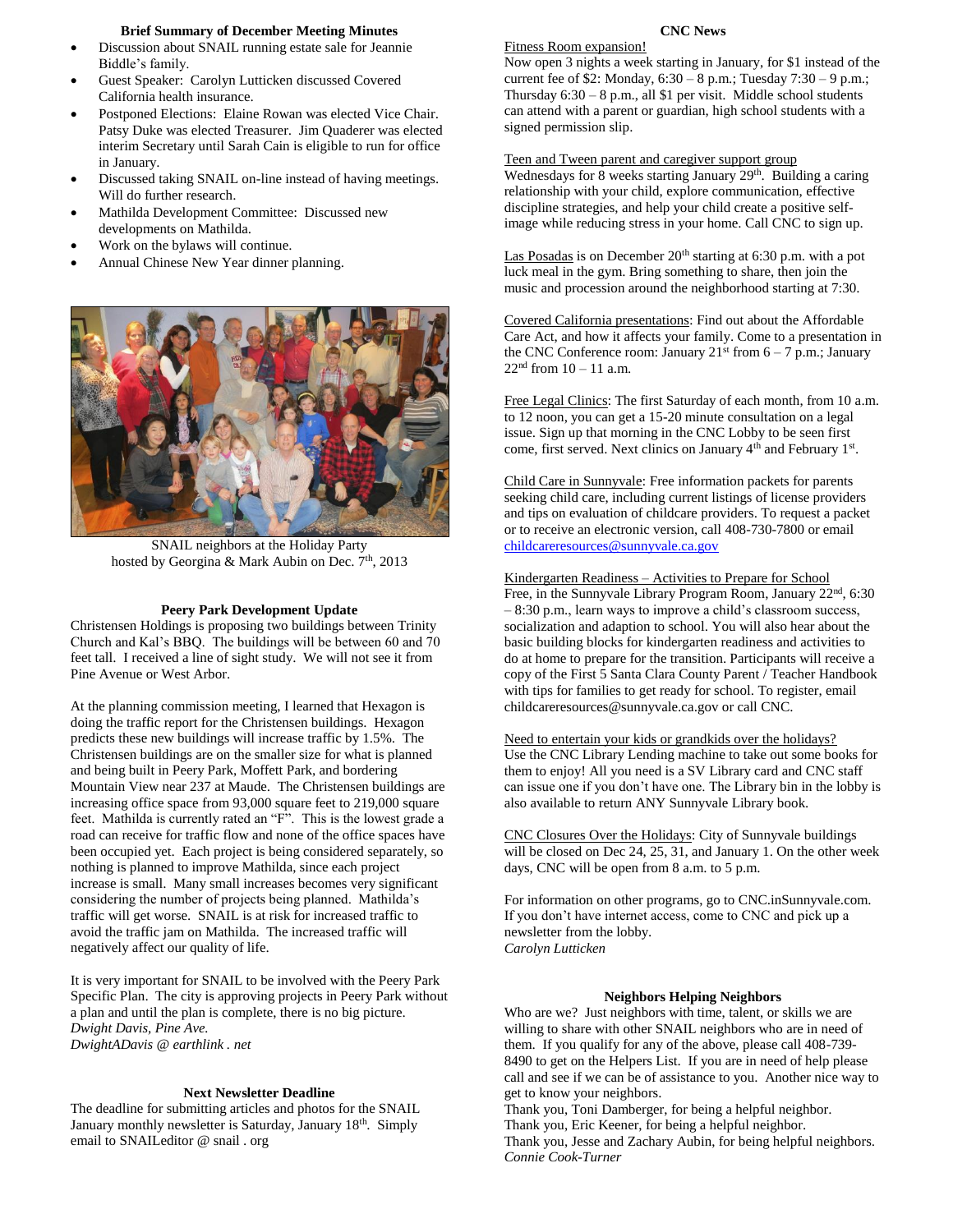## **Pet of the Month**

Email your pet's portrait with your name, the name of your pet, your street name, and anything you would like to say about your pet to the editor at: SNAILeditor @ snail.org.



This is Muffin a.k.a. my cat who eats too many treats. - Alyssa of Santa Barbara Terrace

|  |  |  | <b>SNAIL 2014 Event Calendar</b> |
|--|--|--|----------------------------------|
|--|--|--|----------------------------------|

| Date           | <b>Event Name</b>            | <b>Organizer</b>   |  |
|----------------|------------------------------|--------------------|--|
| Dec $\sim$ Jan | <b>SNAIL Tree Decorating</b> | Connie Cook-Turner |  |
| Jan or Feb     | Chinese New Year Din-        | Jim & Connie       |  |
|                | ner                          |                    |  |

#### **Neighborhood January Street Sweeping Schedule**

Our streets are generally swept every two weeks on the day following your trash pickup. This month, the street sweeping schedule is:

| East SNAIL Neighborhood Tues., Jan. 7th and 21st  |  |
|---------------------------------------------------|--|
| West SNAIL Neighborhood   Wed., Jan. 8th and 22nd |  |

If possible, please move your car off the street on street sweeping days.

### **Newsletter Delivery Update**

We need volunteers on the 700 block of Madrone, the 700 block of Borregas, Worley Ave., and the 200 block of East Ferndale to deliver SNAIL newsletters once a month. Each block takes about 15-20 minutes.

Please check your busy schedules and find a few minutes to help your neighborhood with this very important task. Our newsletter is how we keep in touch and share our coming events. Please call 408-739-8490 to volunteer a few minutes of your time. Thank you, *Connie Cook-Turner*

# **Red Bow Elves**

Thank You to all our SNAIL neighbors who turned into Red Bow Elves, and filled the neighborhood with a festive look, and holiday spirit, for the Season. We appreciate you all so much!

Remember Bows should be taken down, laid flat and stored for next year. Anyone who can't store yours, please return to 810 Carolina Ave.

Thank you, *Connie Cook-Turner*

#### **Leaf Blower Etiquette**

- 1. Leaf blow at reasonable hours. Make sure you know your area's enforced "quiet hours". No leaf blowing before 8:00am -- especially on the weekends when they may be sleeping in! Give your neighbors some consideration as those machines can be loud.
- 2. Do not use the equipment for excessively long periods of time, that whiny noise drives people to distraction. Don't use it on High so you can go faster, it only has a higher pitched whine. You may have ear protection while using, but the neighborhood does NOT -- give them a break.
- 3. Do NOT dispose of your leaves by blowing them into your neighbor's yard. Essentially this is akin to dumping your garbage in their yard. The leaves that blow into your yard are yours to deal with, no matter where the leaves came from.
- 4. Do not blow your leaves into the streets -- unless your town says to. It clogs up the sewers, and they get wet and slimy and pose a hazard on the street. Many places this is prohibited anyway -- just like shoveling your snow into the street is. You could potentially be held liable if your debris, in the right of way, causes any accidents.
- 5. Be aware that the blowers can create a dust storm. Always observe the direction of the wind when operating the blower, and check for open doors and windows, including those of your neighbors. This could create problems for those with asthma and other breathing problems.

Dispose of the leaves properly according to your area's laws. *Michelle Ress*

| SNAIL BOARD and CITY of SUNNYVALE SUPPORT STAFF |                             |                              |              |  |  |  |
|-------------------------------------------------|-----------------------------|------------------------------|--------------|--|--|--|
| <b>Chair</b>                                    | John Cordes                 | 550 E. Arbor Ave.            | 650-288-9645 |  |  |  |
| Email                                           | SNAIL chair $@$ snail . org |                              |              |  |  |  |
| <b>Vice Chair</b>                               | Elaine Rowan                | 690 W. Fernwood Circle       | 408-749-1846 |  |  |  |
| Secretary                                       | Jim Quaderer                | 302 Beechnut Ave.            | 408-737-9479 |  |  |  |
| Treasurer                                       | Patsy Duke                  | 476 E. Arbor Ave.            | 408-830-0097 |  |  |  |
| <b>Newsletter Editor</b>                        | Mark David                  | 621 San Diego Ave            | 408-734-4325 |  |  |  |
| <b>Newsletter Distribution Coordinator</b>      | Connie Cook-Turner          | 810 Carolina Ave.            | 408-739-8490 |  |  |  |
| <b>Social Secretary</b>                         | Bonnie Lloyd                | 802 Borregas Ave.            | 408-747-1949 |  |  |  |
| <b>Neighborhood Preservation</b>                | <b>Steve Frias</b>          | SFrias @ sunnyvale. ca. gov  | 408-730-7613 |  |  |  |
| Neighborhood Resource Officer                   | <b>Todd Fekete</b>          | TFekete @ sunnyvale. ca. gov | 408-730-7153 |  |  |  |
|                                                 |                             |                              |              |  |  |  |

#### *SNAIL BOARD and CITY of SUNNYVALE SUPPORT STAFF*